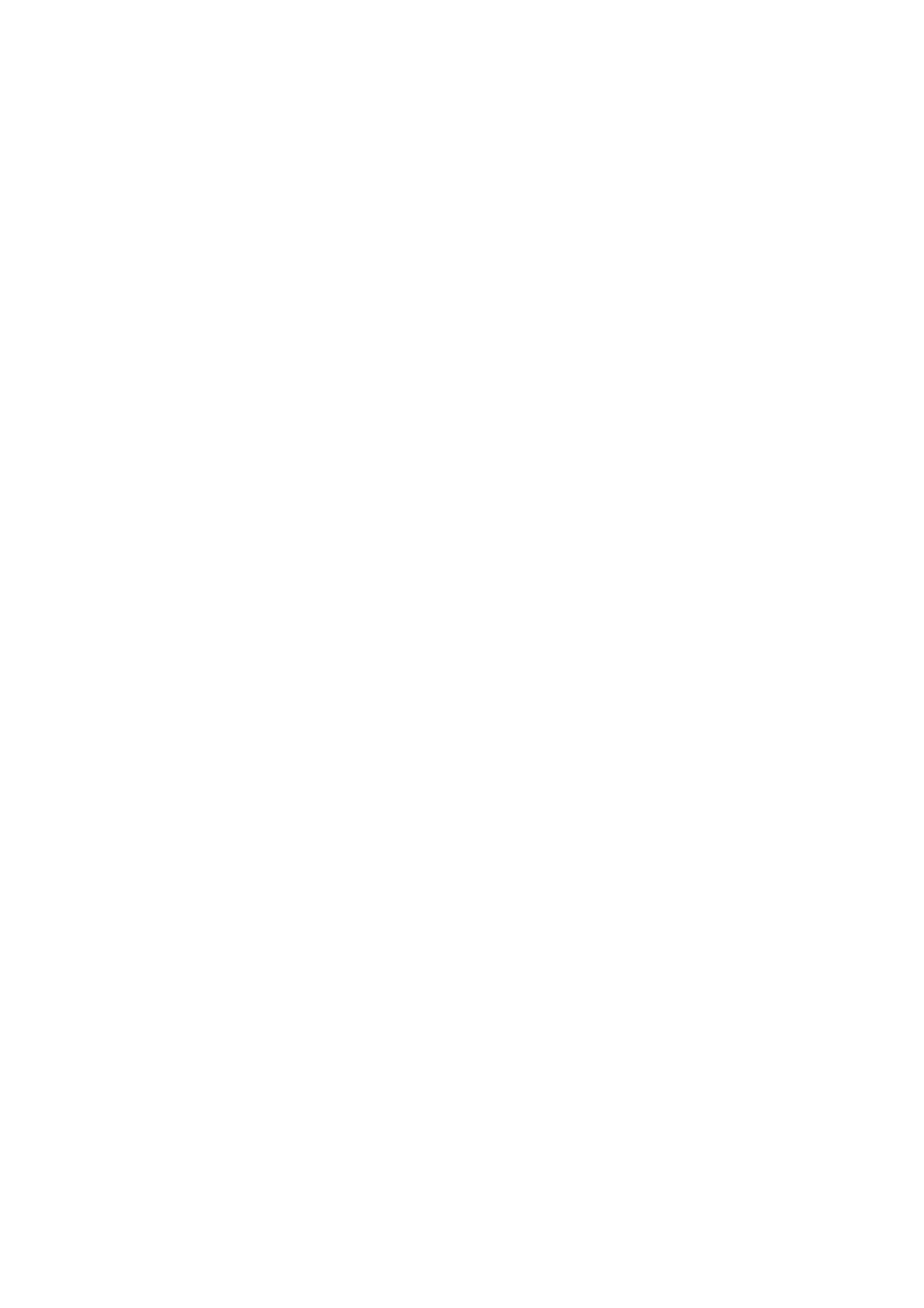# **Companies acquisition and export control: the importance of due diligence and ICP**

In this paper, three subjects will be analysed:

- 1- Why conducting due diligence;
- 2- Which aspects are verified by an effective due diligence;
- 3- What are the advantages and the burdens of performing an effective due diligence

## **Due diligence as an integral part of the business development: Know who you are dealing with.**

Successful business decisions related to mergers and acquisitions, joint venture, investment, divestments etc. require a substantial amount of due diligence where buyer, or the company performing the due diligence before the Joint Venture  $-$  hereinafter referred to as "Company A"  $-$  needs to understand the obligations and risks that will be assumed before committing to the transaction. In case of the due diligence process does not give the a fully compliant picture or, even worse, noncompliant scenarios have been discovered the structure of the transaction can be altered, the contract(s) between the parties might be rewritten and consequentially the purchase price adjusted in favour of the acquiring company ("Company A"). In some cases, the full cost of violations, remedial measures and integration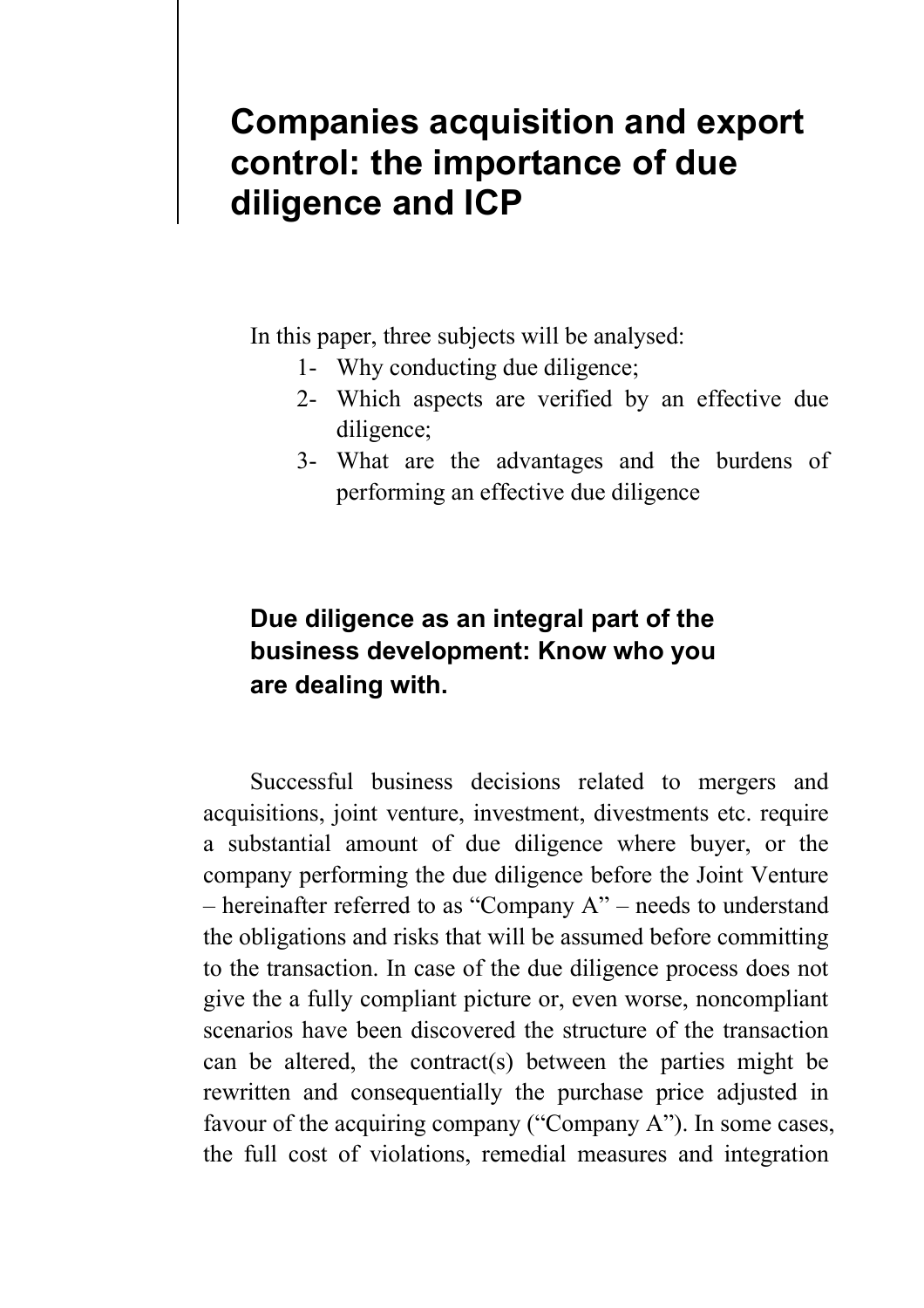could adversely affect the business case and allow some room for negotiations for heightened risks may lead to additional measures implementation.

The failure in ensuring compliance within the future acquired company - hereinafter referred to as "Company  $B$ " may result in severe consequences<sup>1</sup> for the "Company A" which is unwittingly assuming on-going violative practices, for which it will be held independently liable, or even assuming liability for export violations committed long before the acquisition.

When the acquiring company has decided to growth, the selling company's export control exposure is one of the areas that is frequently overlooked especially during pre-acquisition<sup>2</sup> in order to verify whether the target entity has complied with those laws in the past and is potentially familiar with EC and ABC processes, procedure. Minimum number of trained export control resources are required to integrate export control. These professional resources, along with secure information systems are the key to keep the compliant process always aligned with those needs over time.

From day one, after the official acquisition where "company  $A$ " now stands in the shoes of the acquired company in terms of compliance responsibility, key role is played by policies and supporting procedures, either in full (amended where appropriate to make them joint venture policies) or the

<sup>&</sup>lt;sup>1</sup> While monetary penalties can be steep, there can be even more damaging consequences such as suspension of export privileges, reputational damage, debarment from government contracts, and the imposition of costly auditing and monitoring programs.

 $2$  Compliance professional play a fundamental role is to help minimize that buyer's remorse by taking reasonable steps to ensure that your company does not "buy" into somebody else's mistakes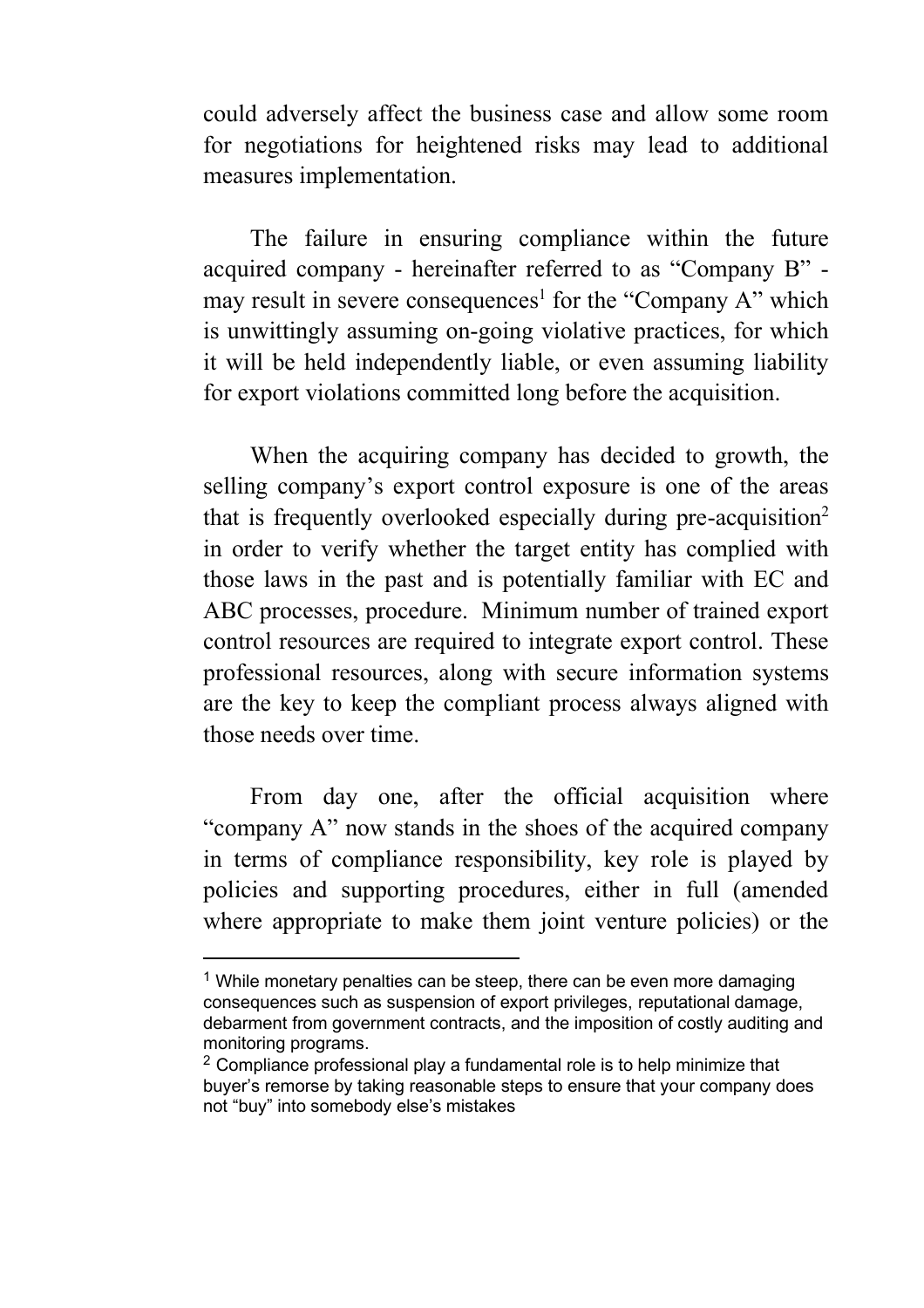acquired company, "Company B", may use entirely different policies that meet these minimum standards (joint venture partners often have their own equivalent policies). It is important that the existing policy meets the same minimum standards as the mother company's policies. When the acquired company  $-\text{ in case of acquisition} - \text{ or the partner company} - \text{ in}$ case of joint venture  $-\overline{\phantom{a}}$  is in a foreign country with a different official language, policies and procedures have to be translated into additional languages to ensure understanding by the relevant employees. The latter have to get the clear message that breaches of company policies may result in disciplinary action up to and including dismissal.

Likewise, in establishing and maintaining an internal compliance program, in performing a due diligence, the "company A" has to understand the "company B" nature of the product, end-use, end-user and destination.

### **The Export Control checks over an effective due diligence approach.**

In preparation for an acquisition or a Joint Ventures, the "Company A" customarily conducts a review of the target company to assess any risks or liabilities which may be associated therewith. If the target company engages in any international operations, such review should include a thorough due diligence investigation for potential liabilities under the export control laws. An exhaustive due diligence list can contain hundreds and hundreds of items but in this section, the focus will be mainly on the export control checks.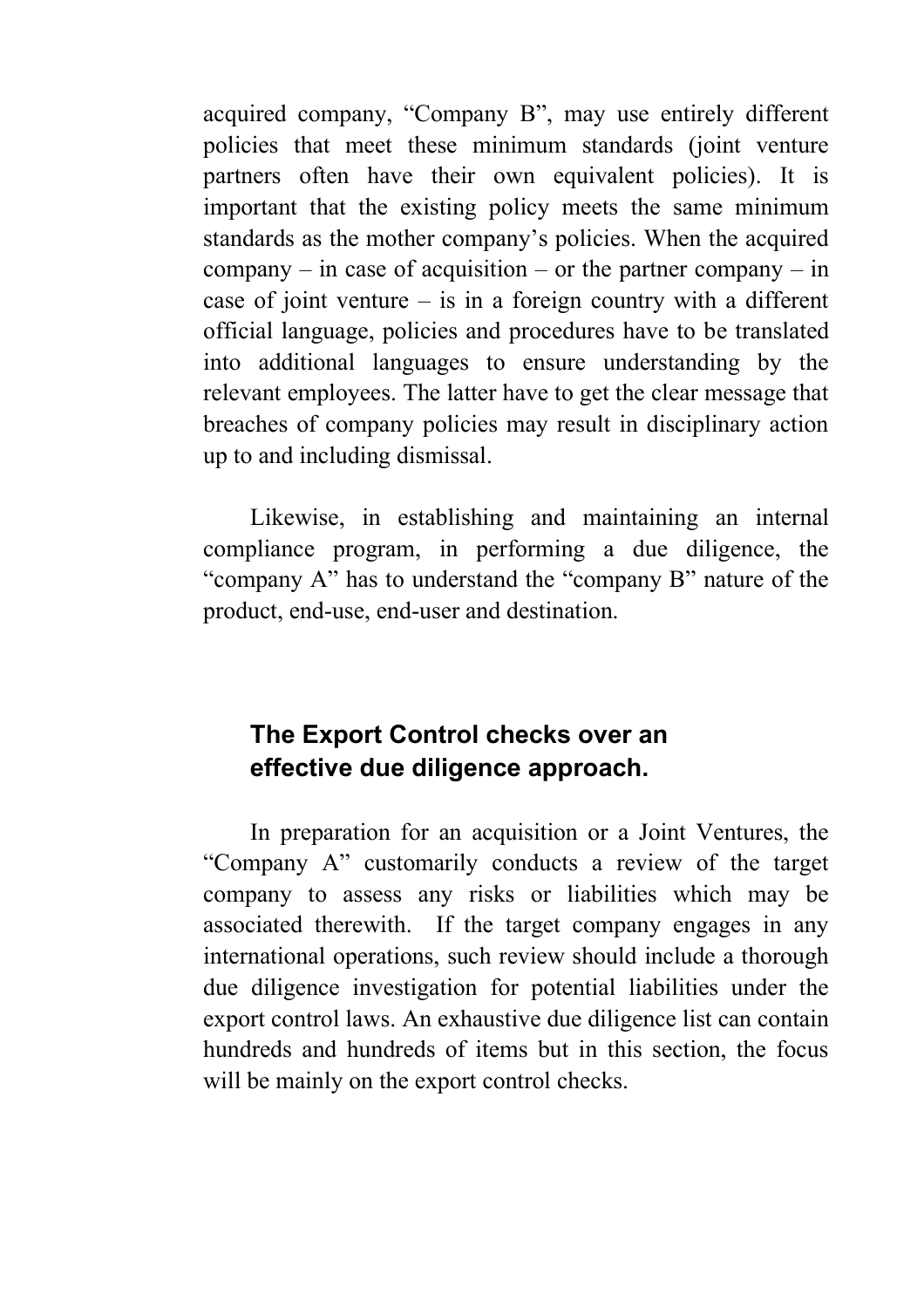At the end of the due diligence, at the very least, the buyer should know the answers to the following questions before making the deal :

- Does the future acquired company manufacture products listed Military and/or Dual Use List? If so, which jurisdiction(s) applies?
- Does the future acquired company have foreign customers? If so, where?
- Does the future acquired company deal with US-origin content? If so, De-Minimis rule applies? Does the future acquired employment of foreign nationals require an export license?
- Does the future acquired company make informational exports via training or seminars abroad?
- What sort of export controls, if any, does the future acquired company have in place? Screening measures?
- Does the future acquired "Company B" have any policies dedicated to EC and ABC business compliant conduct? If so, which aspect of an Internal Compliance Programme (ICP) and of the Know Your Customer (KYC) procedure are encountered?

As it easy to visualise from the picture below, as quite often departments such as anti-bribery and corruption and export controls collaborate and sometimes may overlap in performing their checks to ensure compliance.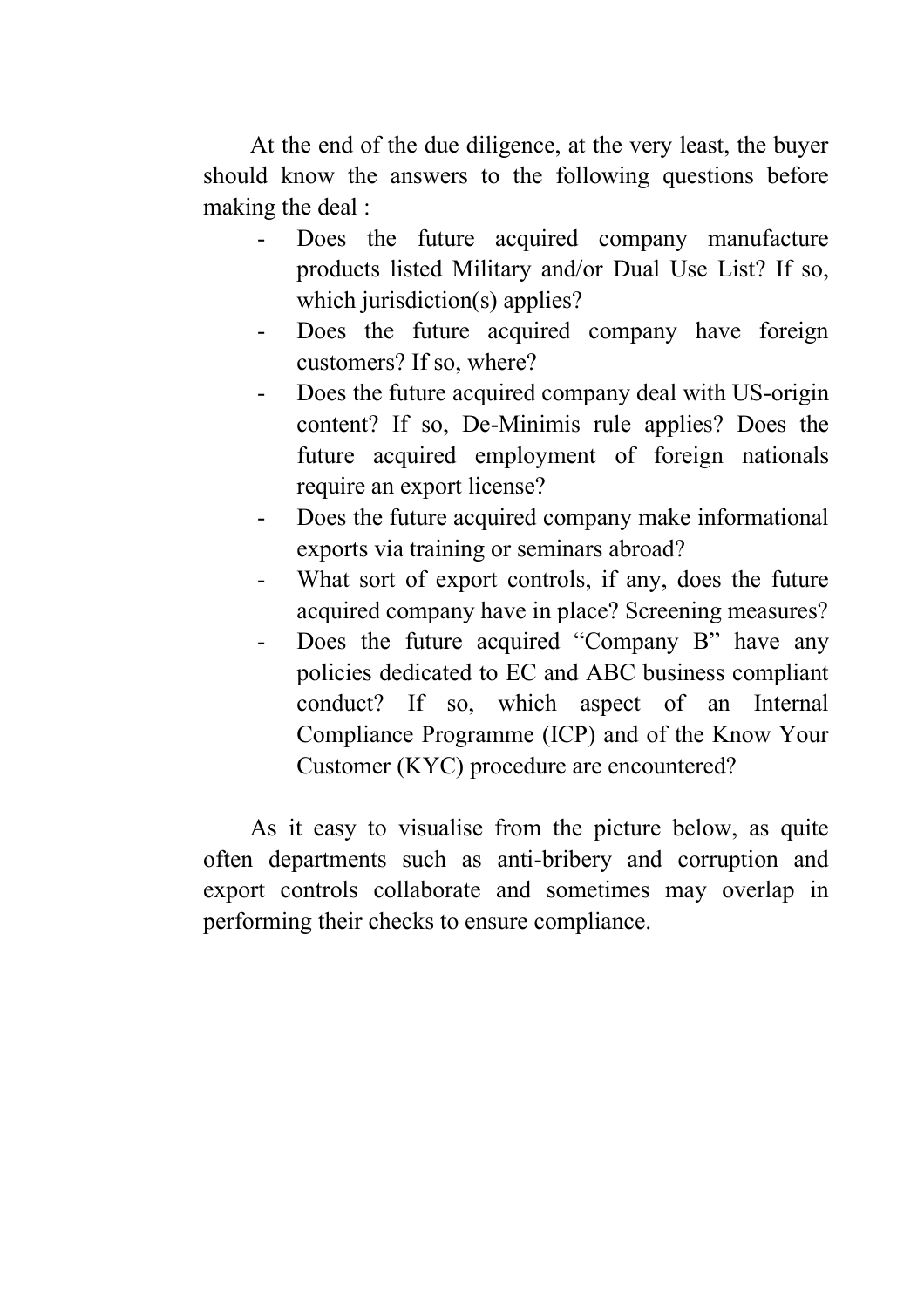See below :



From an ABC perspective Identify Bribery, Corruption Risks and Measure Country Risks are the first steps.

Lack of transparency being a huge problem for businesses, because bribery and corruption undermine predictability and, therefore, successful business relationships are based on predictability of outcomes, the ABC department's main tool is the Transparency International (TI). It regularly publishes data about corruption specifically the Corruption Perceptions Index (CPI) which is one of the most important of its publications; and the Country Risk Assessment Model (CRAM) performed by the Organization for Economic Co-operation and Development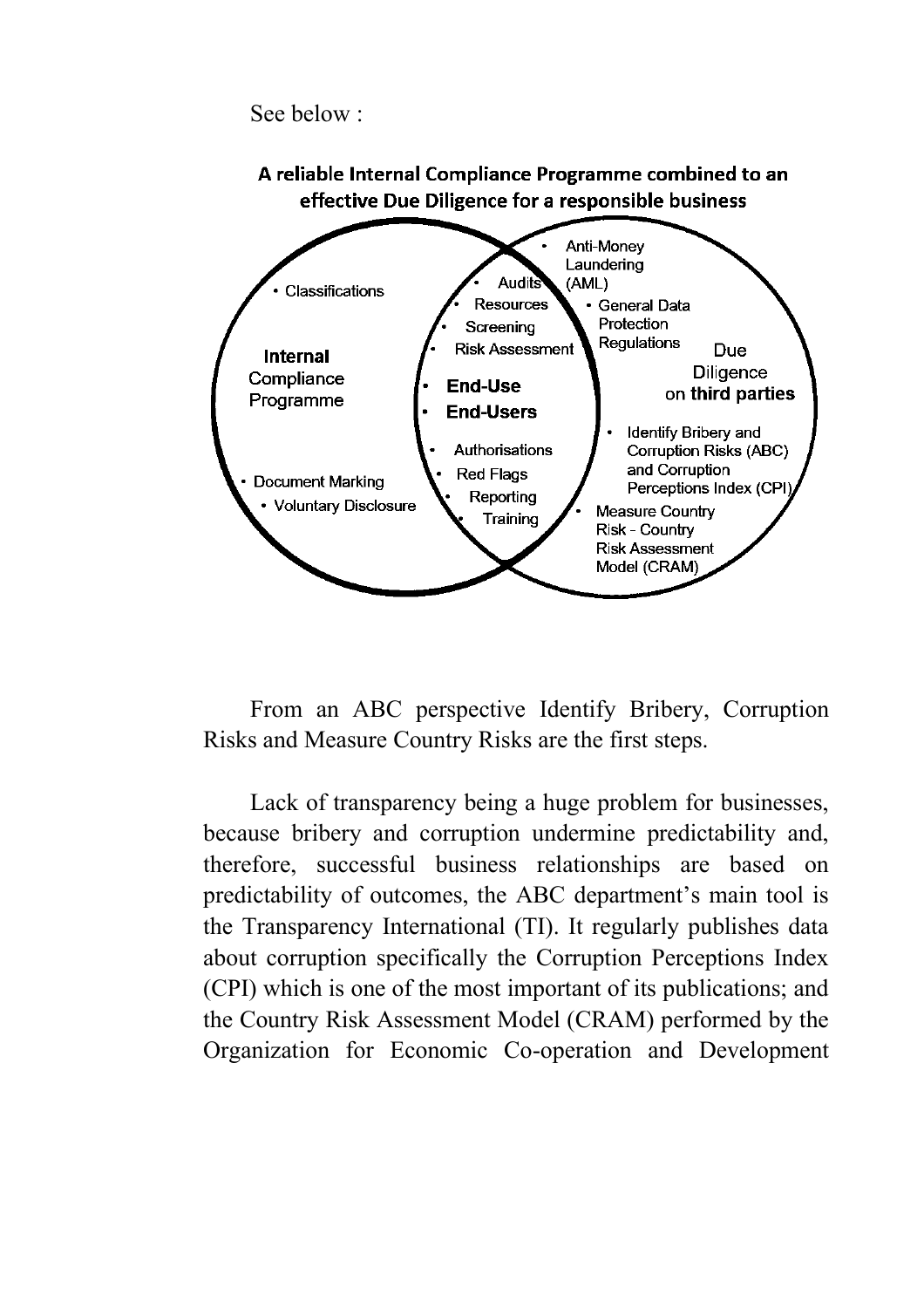(OECD) which shows the level of the country risk. A high-risk Country according to CRAM means a risky business as well.

In this section, we are going to analyse the due diligence process only from an export control verification standpoint. These focal aspects which must be always verified:

**Licenses and Authorisations** - List of government authorisations and registrations that should be provided by country; this includes the analysis of issuing authorities and, for each license or authorisation held, the nature of the permission (e.g. individual license, general license, technical assistance agreement)

Particularly for US authorisations is important to include:

- Export licenses;
- Re-Export licences;
- Exceptions (EAR);
- Exemptions (ITAR).

Any circumstance whether there are likely to be any potentially significant export licensing challenges need to be known and investigated.

**Export Controlled Goods and Technology** – knowing which of the traded or manufactured product (including software) is subject to export control by virtue of being included in a national, or common in case of EU, control list of military or dual-use, is the first step.

Secondly, it is important to know all export control classification as well of all parts and components that form part of the products manufactured.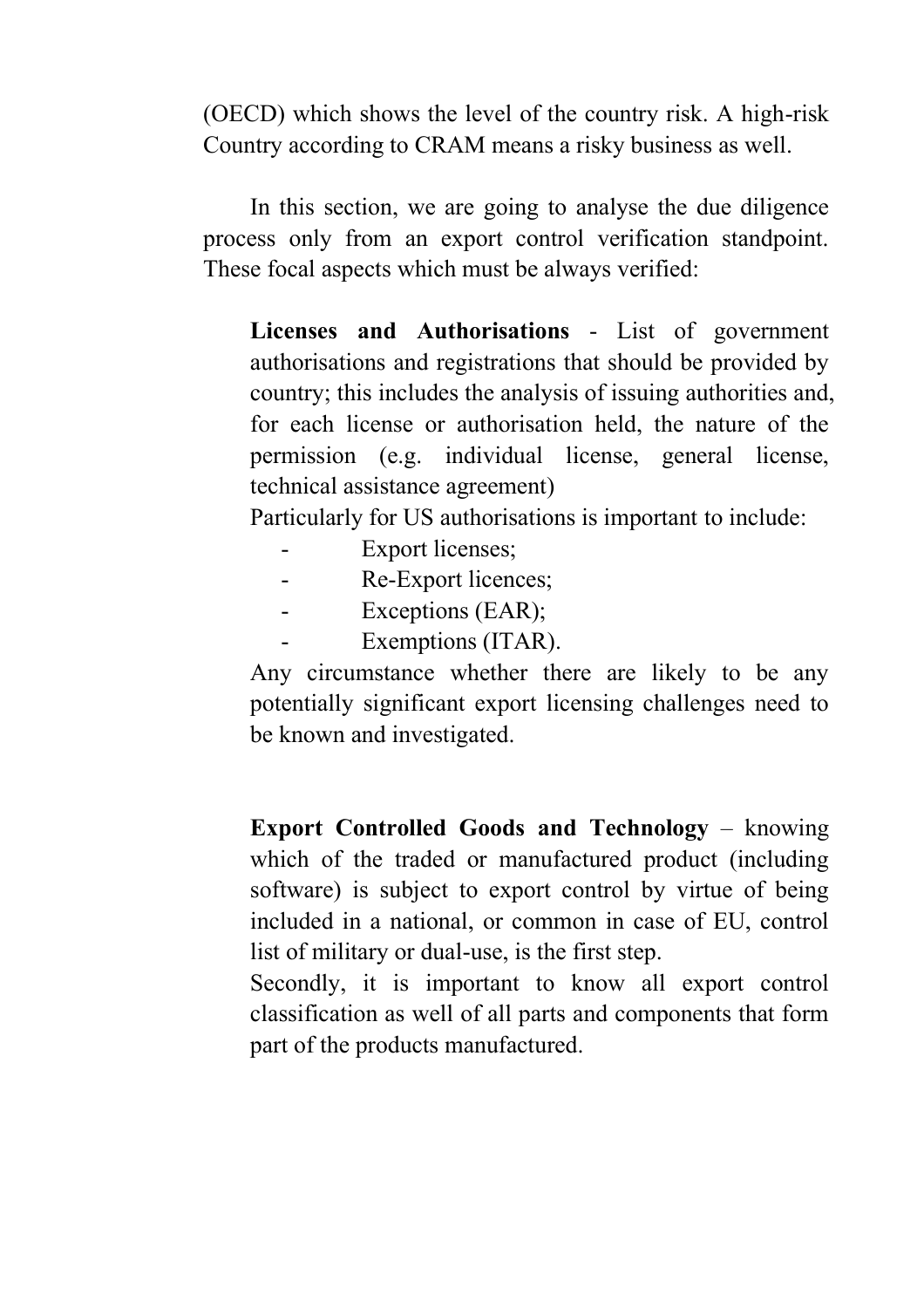Related to this point, it is worth also mentioning the importance of knowing whether any of the technology used or developed for products and software is subject to export control and how this transfer of technology is recorded, stored and ease of access (e.g. in a central database, on locally maintained spreadsheets).

Knowing who is involved in determining and signing off on the export control classification of items and how often product classifications and those of their parts and components are updated and what triggers this process are equally to this point.

**Screening of denied Parties** - Denied party screening is undertaken prior to doing business with a new customer, vendor, end-user, contractor, visitor or business contact and on the updated addresses of any party.

A description of the screening process should be provided highlighting whether it is a one-time activity or undertaken on a regular basis. If undertaken on a regular basis the explanation should include details of when the screening activity is repeated. The description should also include where the results of screening are kept.

If we take as an example scenario the joint ventures, these are heavily reliant on third parties to support businesses, particularly third parties that companies would consider higher risk (for example, commercial agents, consultants, distributors or other intermediaries). If compliance concerns are integrated into the principal/intermediary relationship, the intermediary may serve as the "first line of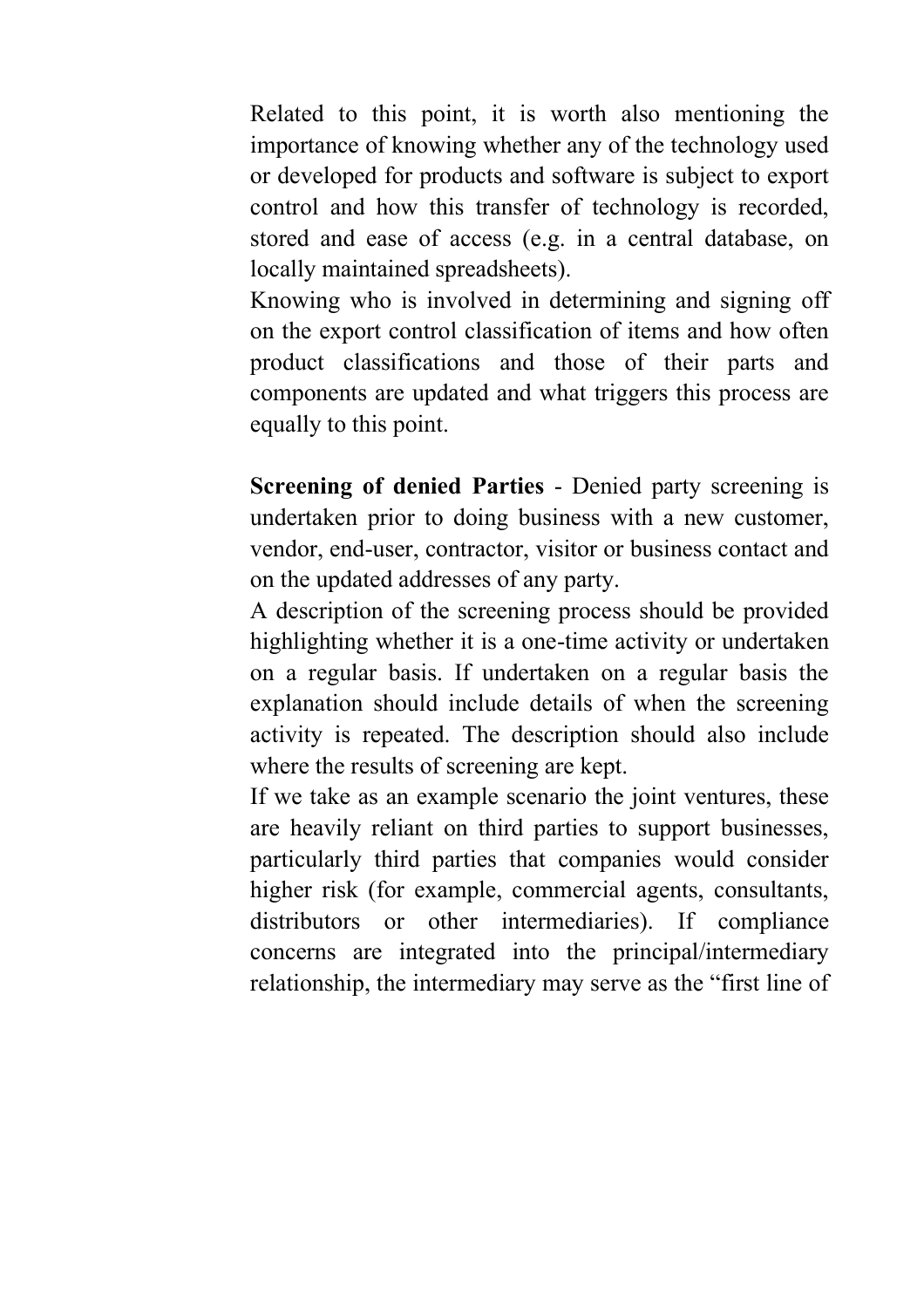defense<sup> $\frac{3}{3}$ </sup> for the principal in assuring compliance with international trade regulation.

**Sanctions and Embargoed Countries** – In this section, the investor, or "Company A", prior to conclude the transaction should inquire whether the "Company B" has contracts, company's sites or other relationships with endusers in destinations subject to sanctions imposed by the UN, EU, OSCE and US (notably countries include Iran, Cuba, North Korea, Sudan and Syria.) Where the answer is affirmative a description of the activity that has occurred over the last few years, normally from 3 to 5 years, should be provided.

Details should also be provided if there have been any business or other dealings with entities, or individuals and entities owned or controlled by those individuals, that appear on the US List of Specifically Designated Nationals, the EU or any national financial sanctions lists or other international or national lists of designated parties.

**IT:** Servers and Resources – Quite sensitive is the discussion around the location (country) of the servers used to store or share export-controlled technology/technical data. In more specific details, the investor must be aware of whether the network and systems support for these servers and users are provided domestically or from another country. In the latter case, whether the support it is provided from another country, the location(s) should be absolutely provided, and licences or authorisation confirmation facilitate this support should be given. This

<sup>3</sup> https://www.thompsoncoburn.com/insights/publications/item/2012-03- 08/export-controls-and-forwarder-due-diligence.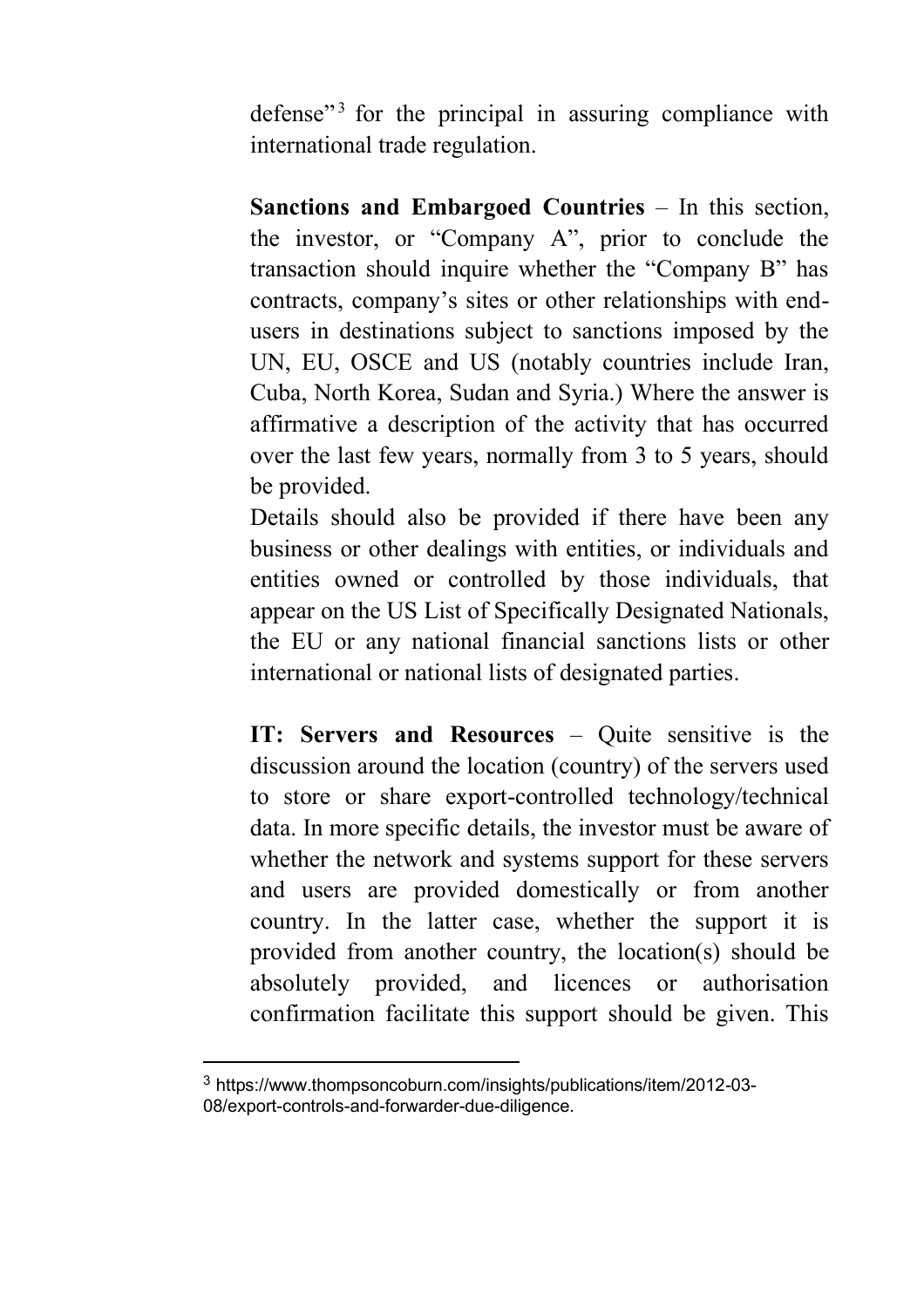scenario becomes even more restricted and sensitive when US origin technology/technical data is stored or accessed via servers outside the US. This export should not only be covered by an appropriate US authorisation in place, still, US requirements to give access to technology by foreign national employees and contractors should be explained. This needs to include foreign nationals employed by network and systems support services.

Company policy and procedures on employees taking electronic devices containing export-controlled technology abroad, or accessing such material while abroad, need to be issued within the IT context. Not accordingly verified data storage, IT network and IT system support may lead to unintended export control violations

Non-Compliance  $-$  It extremely important for "Company A" be aware of declared or yet to be declared non-compliances. If any of them, the following details should be provided as soon as possible:

- details of any export control related non-compliance findings from any government regulator over the last few years;
- details of any pending non-compliance/voluntary disclosure issues from any government regulator;
- government regulator details for any noncompliance/voluntary disclosure issues that have yet to be raised;
- details of any supplier non-compliance issues should also be included.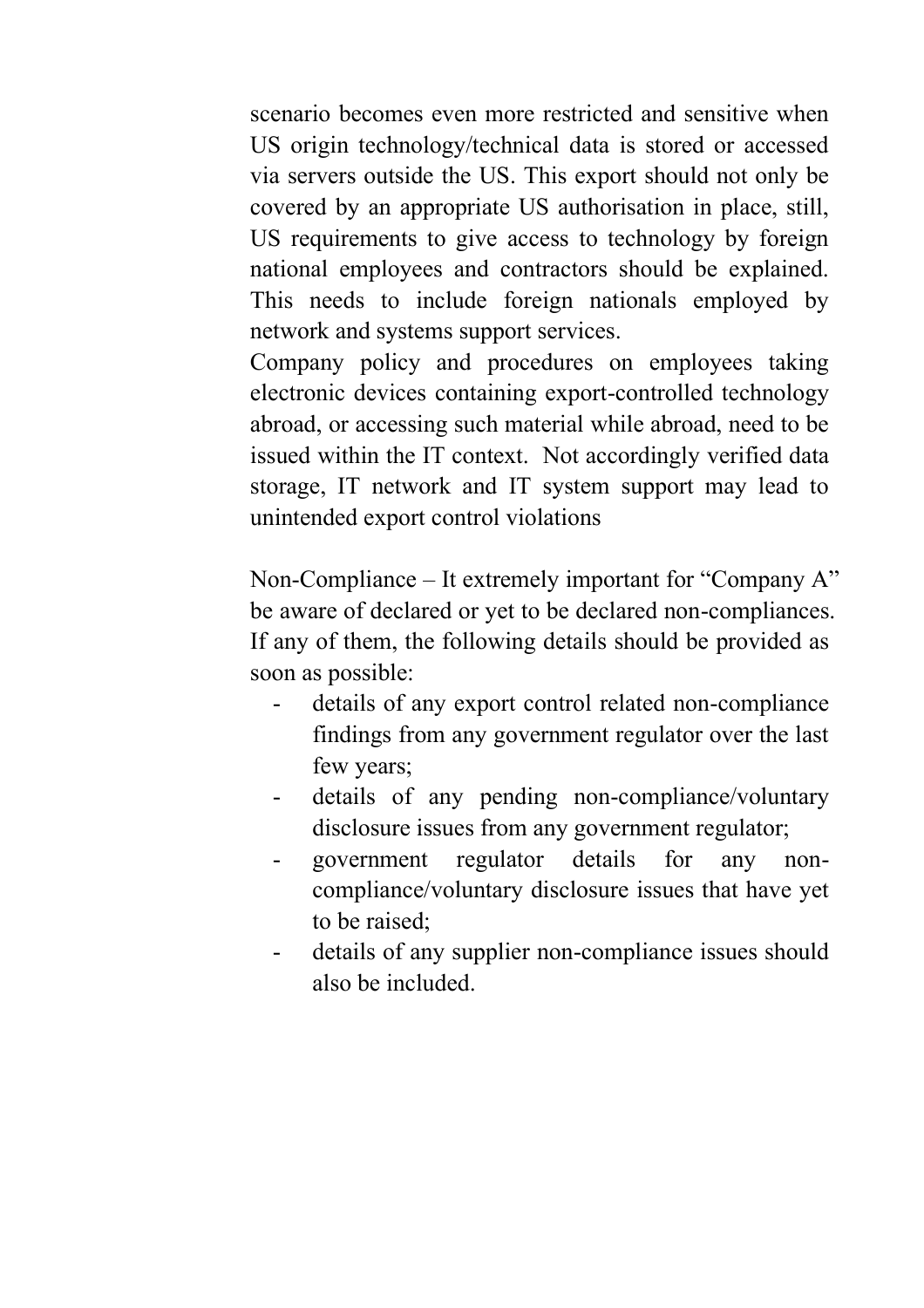On the "non-compliance aspect" if procedures are in place to ensure compliance by sub-tier suppliers, these should be explained as well.

A mechanism for employees and business partners to raise concerns confidentially and anonymously should be made available and equally communicated to employees who have to be informed that they always have the option to report any concerns. This is known as "whistleblowing" system". If, at any time during the course of action, the due diligence officer who is conducting the due diligence spots that a joint venture partner or the acquiring company's business constitutes a breach of the "Company  $A$ 's" Code of Conduct or export control procedures, then he/she should highlight and address these concerns. In extreme circumstances, it may be necessary to consider withdrawing from the joint venture or from the acquisition entirely. Code of Conduct must contain clear statement that bribery, corruption and breach of international regulations will not be tolerated.

**Policies and Training** - An explanation of the general approach to organising export control compliance framework should be provided. This should include a copy of any relevant policy statements, procedures or work instructions. The document should cover governance and accountabilities and the breadth and depth of resources devoted to the activity. An overview of the effort devoted to export control training should be provided including the topics covered by the training material. This should explain who is mandated to receive, whether possible, tailored training, whether it is a one-off or taken on a regular basis and whether attendance at or completion of training is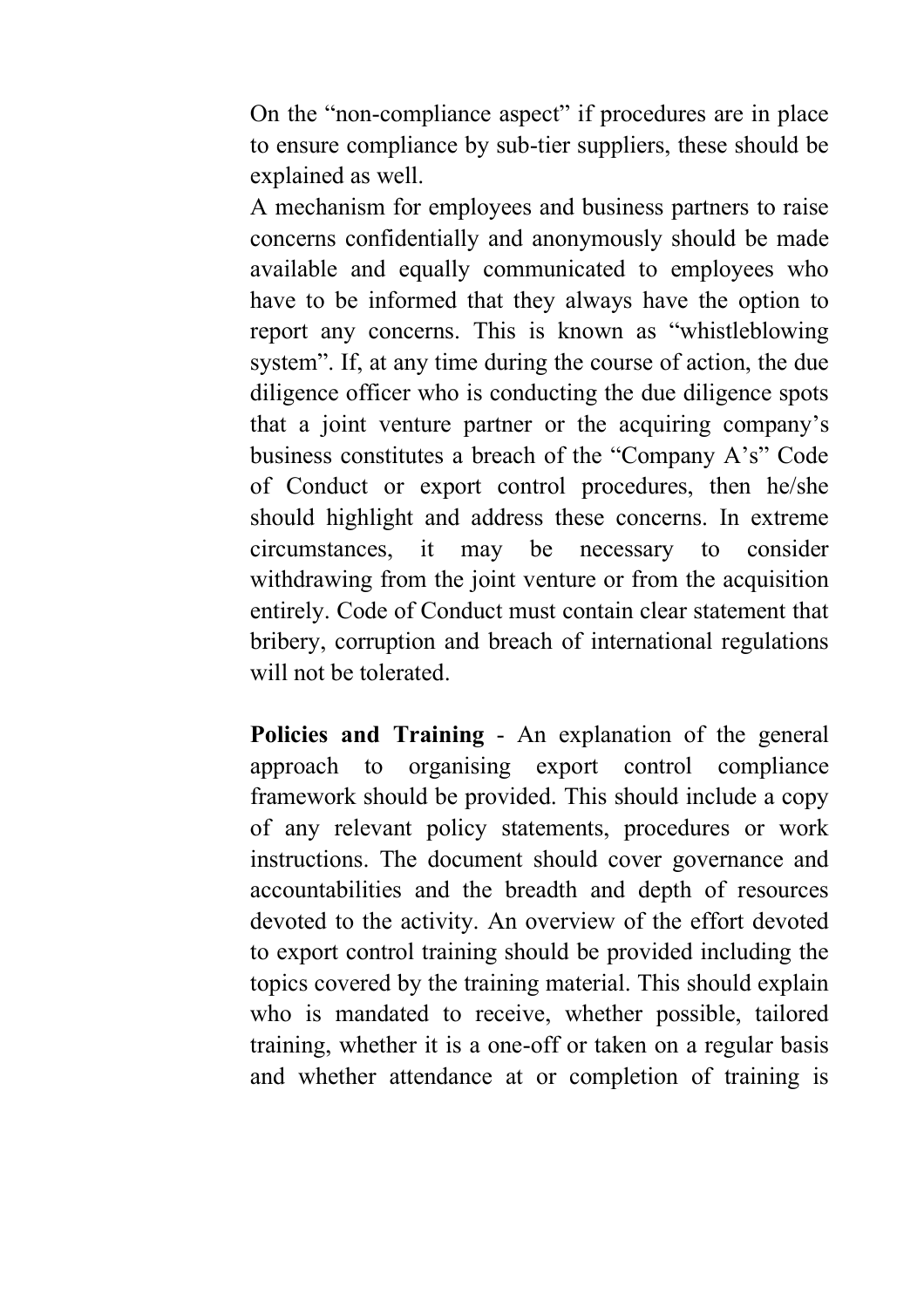recorded. General training on ABC and Export Control issues should be provided to joint venture employees  $-$  the format may vary depending on the size and nature of the joint venture. The individuals working then for this new entity, in case of Joint Venture, may be full time employees of one of the joint venture partners and it may be enough to simply rely on ABC training they have received from their employer instead.

High consideration should be given to mandating more specific training to employees in higher risk areas (e.g. sales, procurement, finance and management) or more specific training on the policies listed above.

In addition, employees who are directors of, or otherwise working at, joint ventures should ensure they have been through the appropriate training for their positions and role within the company

**Internal Audits report** against export control procedures and compliance will give a detailed info on the joint venture partner or acquired "company  $B$ " with the terms and conditions of licences or authorisations held are conducted. The reports provided need to contain a brief description of the process supplied including the number of audits carried out (and by whom) over the last few years, normally from 3 to 5 years. The results of the audits, the corrective and preventive actions and lessons learnt (whether applicable) should also be provided.

**Compliance Resources**  $-\text{An internal employee within the}$ acquired company should be assigned overall responsibility and accountability for ensuring that acquiring company's programme on ABC and EC are implemented. This person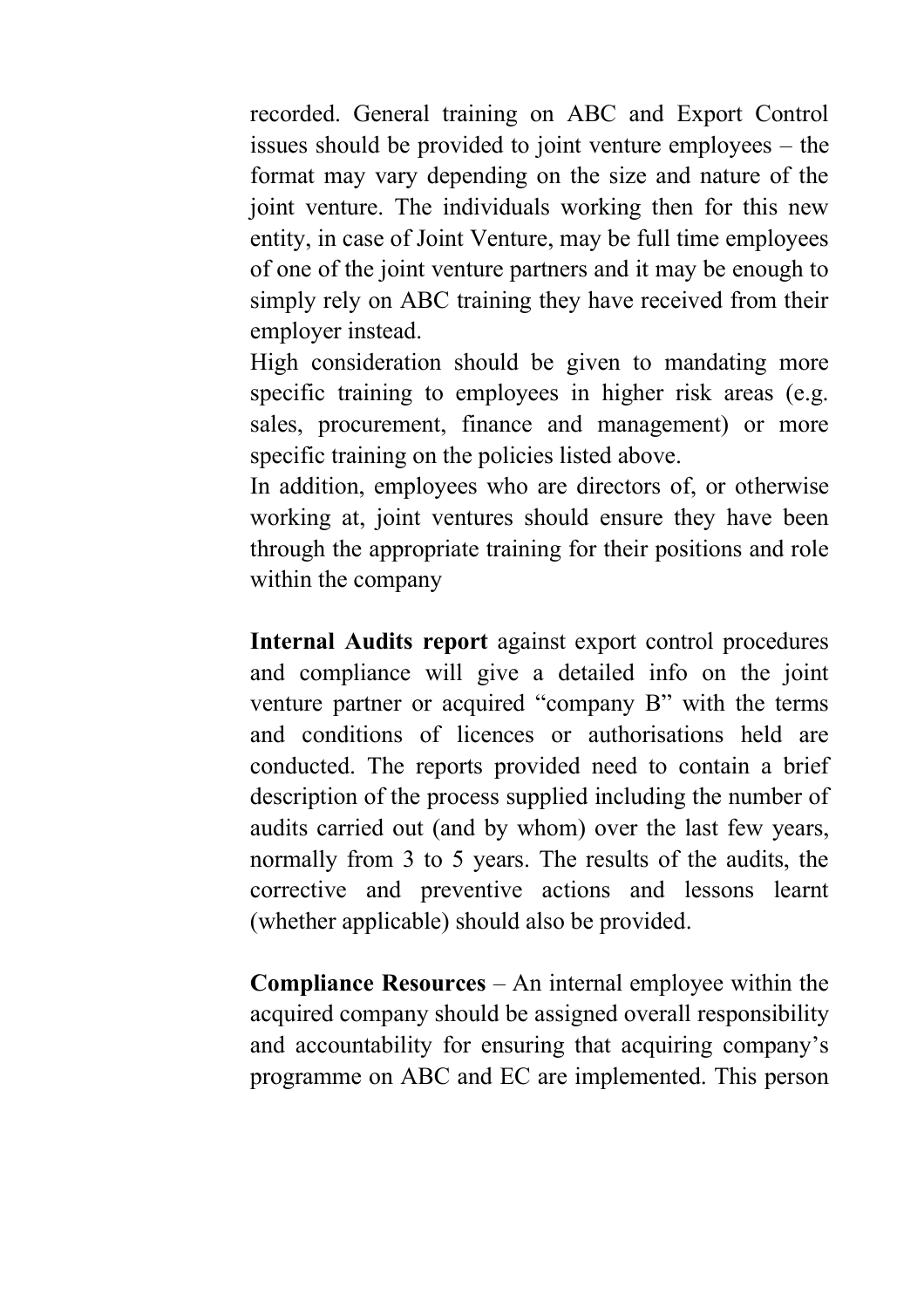has to become the first point of contact for any related queries. The individual may be a full-time ABC or Export Control resource or may have these duties in addition to their full-time role. Whether it is necessary to have a fulltime resource will largely depend on the size of the joint venture or acquisition and whether there are any specific ABC and EC risks identified within the joint venture/acquisition. Compliance resources are keys. Once the joint venture/acquisition has established its (new or rolled out) ABC and Export Control programme, it is important having trained resources to keep monitoring and regularly review, supported by the "Company A", the ABC and Export Control controls which have been put in place. Adequate internal resources are critical to ensure that businesses do not engage in transactions that would harm wider company interests, damage reputation or lead to penalties for violation

### **Due Diligence: Big advantages along with burdens**

The process of risk assessment starts with the determination of the risk context.

The Due Diligence is an exhaustive investigation of all available information, either internally and externally, on Legal, Operational and Finance aspects pertaining to the business. Existing or potential risks are in order or can be identified and addressed well before the final date of closing.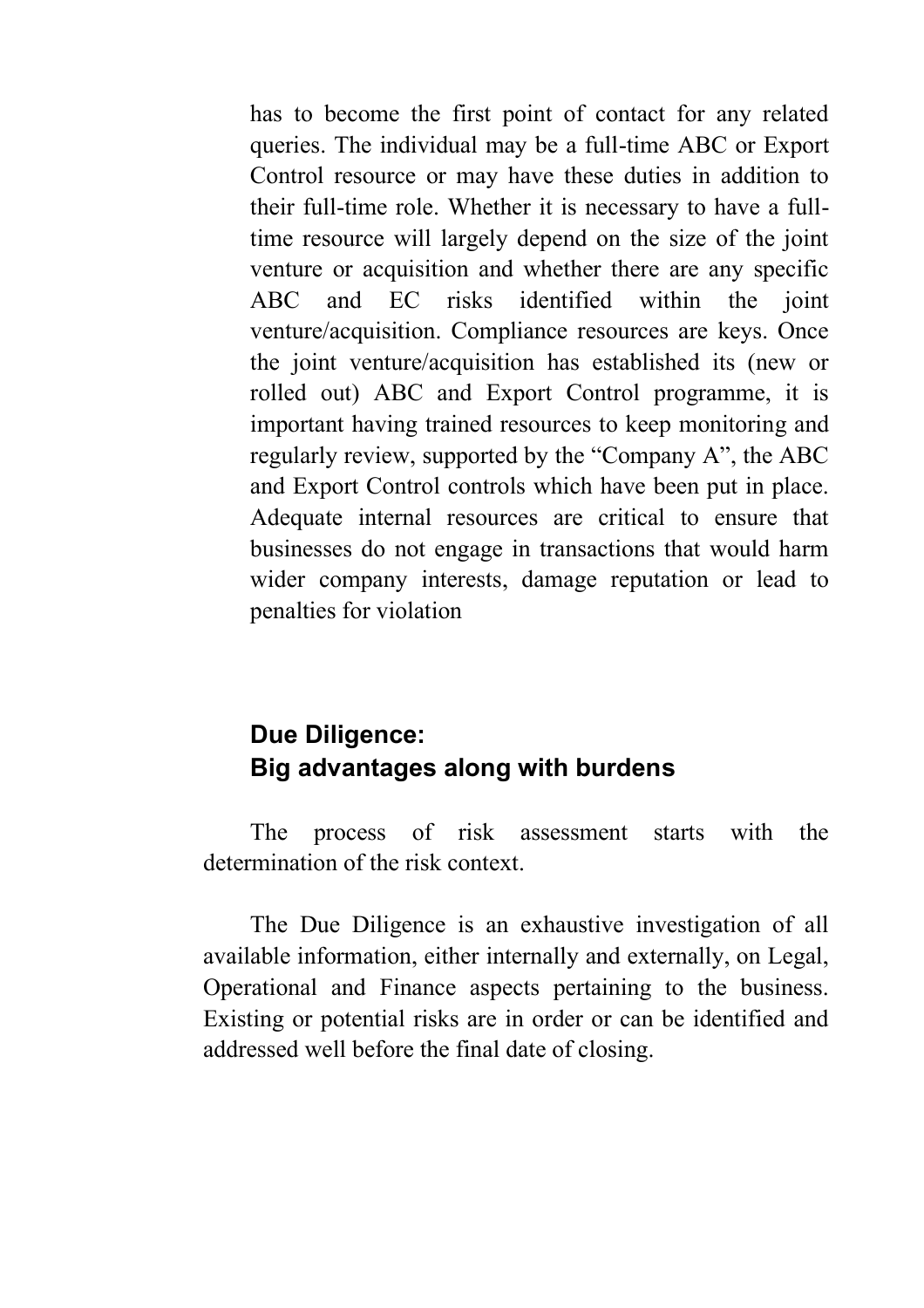While it is not possible to eliminate that risks, it is definitely possible to mitigate them. Specific steps can be taken to identify existing and potential risks, analyze and evaluate them, and take the proper precautions.

Processes and procedures are keys in the due diligence approach work. Once the risk context is known, it needs to be addressed. Risk assessment typically starts with the identification of risk, an analysis of that risk, and the evaluation of that risk. The last step in the chain is the treatment of risk

Following on this, make the list of beneficial aspect of conducting a due diligence, obvious:

- Business protection from encountering unnecessary risks (e.g., no financial or legal difficulties);
- Business knows their customer better, making for a stronger and more transparent working relationship;
- Dispel initial reservations and enter into new business relationships with full confidence;
- Avoiding penalties and fines by showing sufficient evidence a due Diligence process has been conducted conscientiously.

Despite these added valuable aspects to a successful transaction, the due diligence can result quite lengthy and difficult especially when checks are not limited just to the entity itself but will also include known associates, subsidiaries and other related entities. Based on the size of the "Company A" and/or the amount of the transaction, the due diligence process can take from a couple of weeks up to several months or longer to go with accuracy through the whole investigation process. Sometimes the process can be even longer when the selling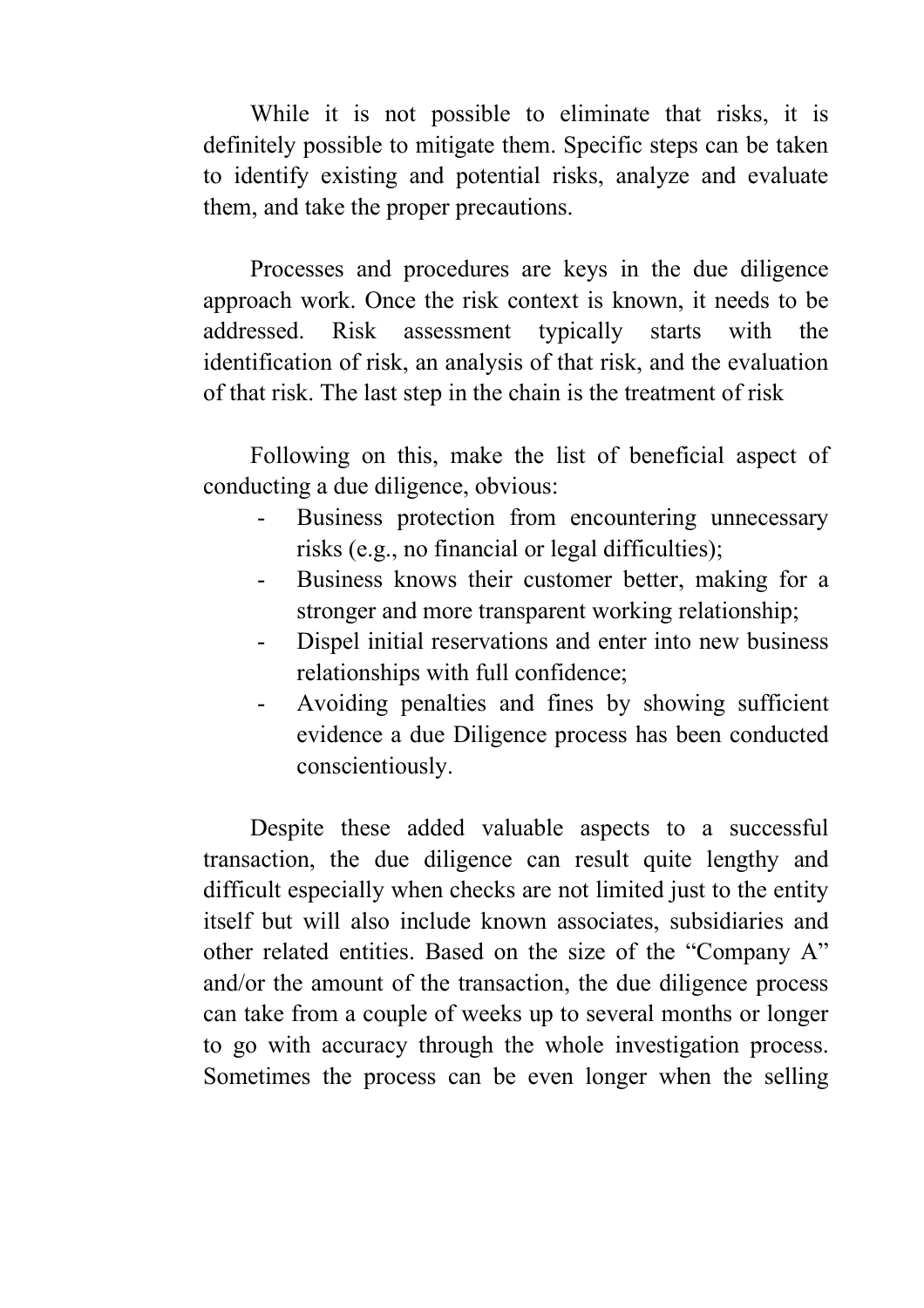company or the Joint Venture counterpart does not assist because of lack of understanding of the requirements, lack of trained resources or not willing to disclose internal risk. The latter has to be identified as red flag treated.

The deal cost can go right up due to actions which are needed to remedy risks. The resources required can be significant.

Not less important is the amount, the specific skills and the cost of human resources and systems to be devoted to compliance. Frequently, due diligence tasks are on top of the daily task for the employees.

The due diligence process, depending the size of the business and the transaction can imply multiple team composed by internal and sometimes external resources as well which mean more cost for the acquiring "Company  $A$ 's" well.

Burocracy and amount of document and signatures which go with it are quite burdensome. As already stated, an exhaustive due diligence check list counts hundred and hundreds of items on legal, operation and finance aspects to go through, assess, verify and eventually address.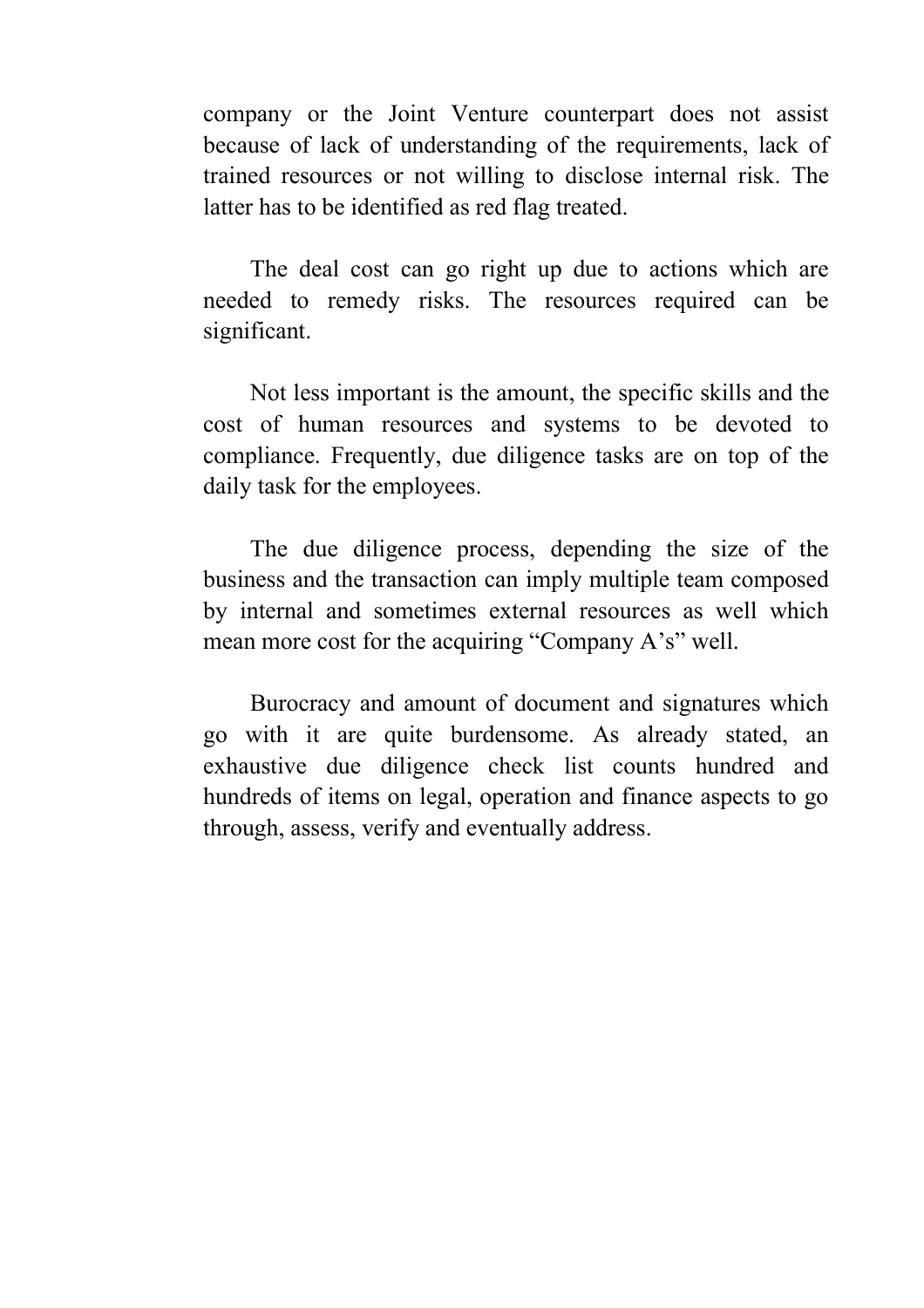### **Conclusions**

Notably, the discovery that export compliance "mistakes were made" in the past need not be a deal-killer<sup>4</sup> but need to be known and have evidence that actions have been taken to take care of them. When a company take full or partial ownership and control of another entity, it inherits the full consequences of non-compliances and violations. Carefully negotiated disclosures made to the relevant export licensing agencies can limit collateral consequences and determine penalties.

For healthy companies managing risks effectively is critical to ongoing success. Risks are taken, according to each company risk appetize, where they can create value but especially when those risks can be compliantly managed to deliver companies' commitments, protect their reputation and improve their cash and reputation.

A robust risk management system, which includes an enhanced due diligence approach, will ensure a successful resilient and sustainable business.

Under the principle of Successor Liability, this risk-based approach aims to handle carefully potential issue to avoid that the acquiring company finds itself unwittingly inherit a potential target's trade compliance violations and liabilities. This process gives to the buyer the opportunity to identify legal violations and at the end of the review and to choose how to deal them. Here, a non-exhaustive list of few options available, depending

<sup>4</sup> See https://www.stimmel-law.com/en/articles/export-control-restrictions-anddue-diligence-part-any-shore-pre-transaction-analysis.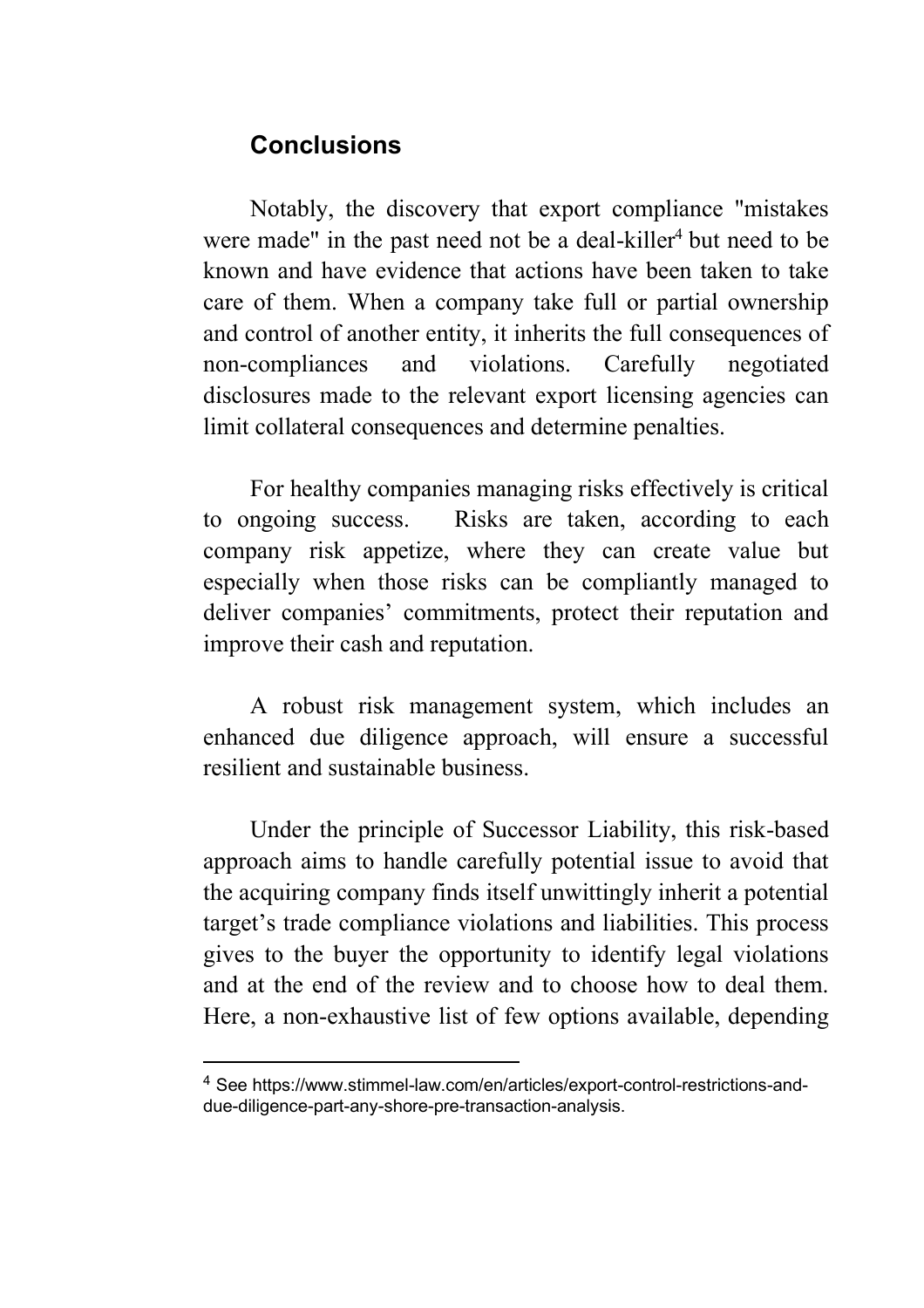upon the severity of the problem(s) detected. The most common reactions are :

- adjustment of the purchase price;
- restructuring the transaction (often from a stock purchase to an asset purchase) to attempt to protect from successor liability;
- postponement of the transaction until the legal violation is resolved; and
- the termination of the transaction

Even if the cost of fines can be covered, the reputational and wider impact cannot.

Companies have to manage risks, if they do not, risks will manage their businesses.

To conclude here the golden rule of managing risk "It is about information and understanding. You cannot manage the risk of that which you do not know. You cannot manage the risk of that which you do not understand"